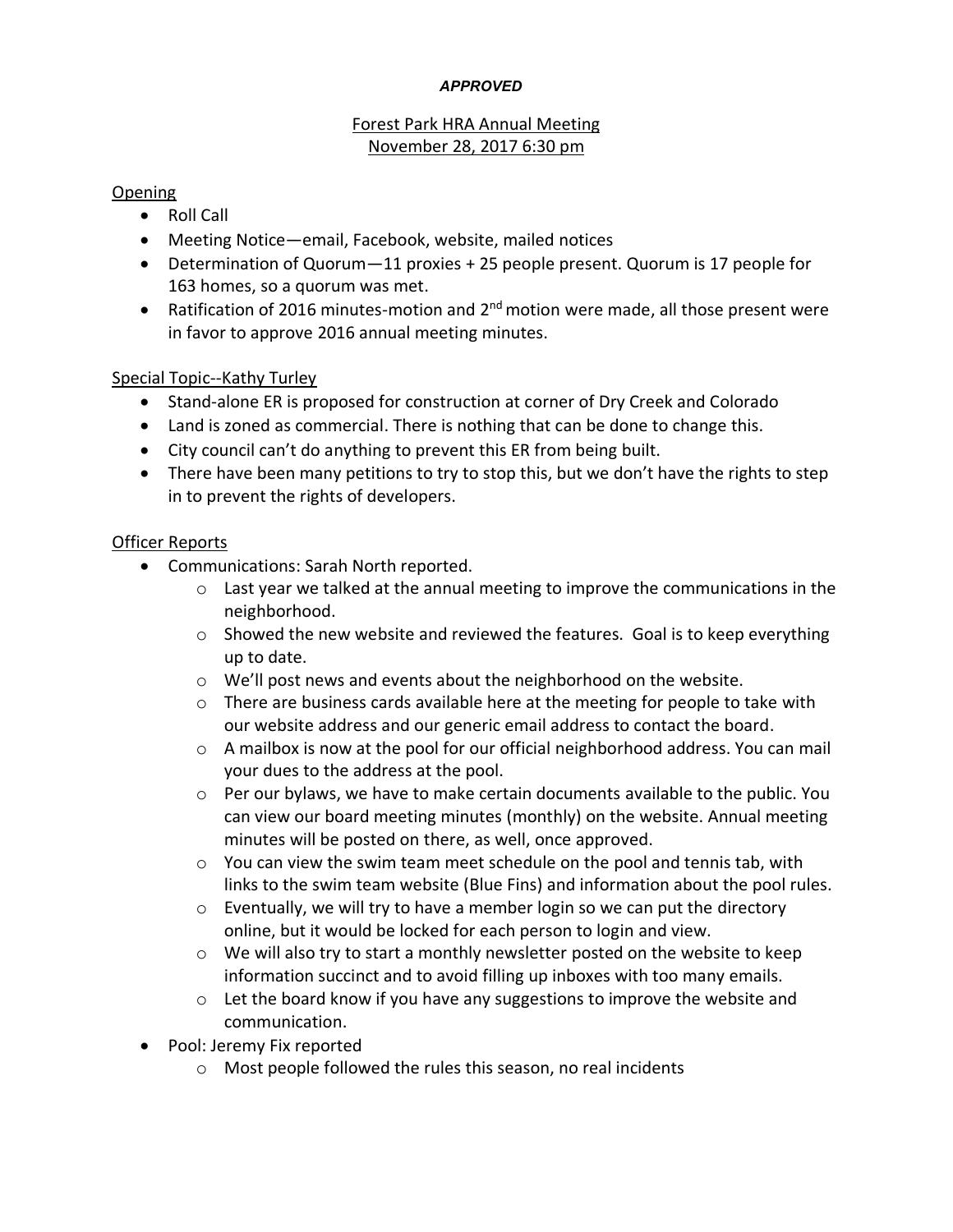- $\circ$  Water heater made it through another season (not the pool heater, the one for the showers)
- $\circ$  Girls bathroom needs to be fixed with the tile epoxy bubbling up and peeling. We're looking to fix that before next season. Currently working on getting bids.
- $\circ$  We replaced some chairs that were old and damaged. We're going to replace more for next year.
- o The grass looks good in the new grassy area.
- $\circ$  Tennis—hoping someone in the neighborhood might want to champion the area, start a tennis league if there is interest. Currently, it's more of a kids play/ activity area.
- $\circ$  The concrete base for the tennis court is in poor shape. We're never going to have a pristine court due to the tree roots underneath unless we rip it up and redo it, which is expensive. If we don't have someone step up to request we keep it more of a tennis area, it will continue to be more of a play area for the kids. We had a basketball hoop set-up for the kids that was getting a lot of use this pool season. The hoop can be moved to another area so it's more out of the way for people playing tennis. Another resident recommended the possibility of putting up a board (plywood) for hitting a ball up against.
- $\circ$  Looking at replacing/increasing # of umbrellas at the pool, as well, for next season.
- $\circ$  New hot water heater would cost \$900 at local hardware/big box store if it needs to be replaced. It's only a matter of time, but we'll wait until this is necessary.
- $\circ$  Ginn family donated a flat screen TV and a mount, so we will figure out where and how to mount this at the pool next season.
- $\circ$  Discussed putting a playground in the new grassy area and possibly a community garden in the current area where the playset is. Nothing has been decided yet. Current playground is old, in need of repair, and needs to be updated to meet new safety standards. Also, not convenient to access for the kids.
- o One resident talked about how there is very little transparency in the relationships between the board and the swim team. Nate reports they are two separate organizations that cannot be connected legally, which is why we started to look into creating a written agreement. The resident expressed concern if something were to happen with swimmers competing in our pool. The Blue Fins carries their own insurance and we don't have any liability if something happens when they are using our pool. Bob Ordonio is our Blue Fins representative and he is now going to be the vice president on Rocky Mountain Swim League.
- o We can invite Bob to a monthly board meeting and discuss their insurance and agreements. We have drafted a memorandum of understanding between Forest Park HRA and the Blue Fins to make the arrangement crystal clear and to ensure confidence and transparency for homeowners.
- Beautification: Leslie Hakze reported
	- $\circ$  We will talk about the new signs proposed for the entrances in new business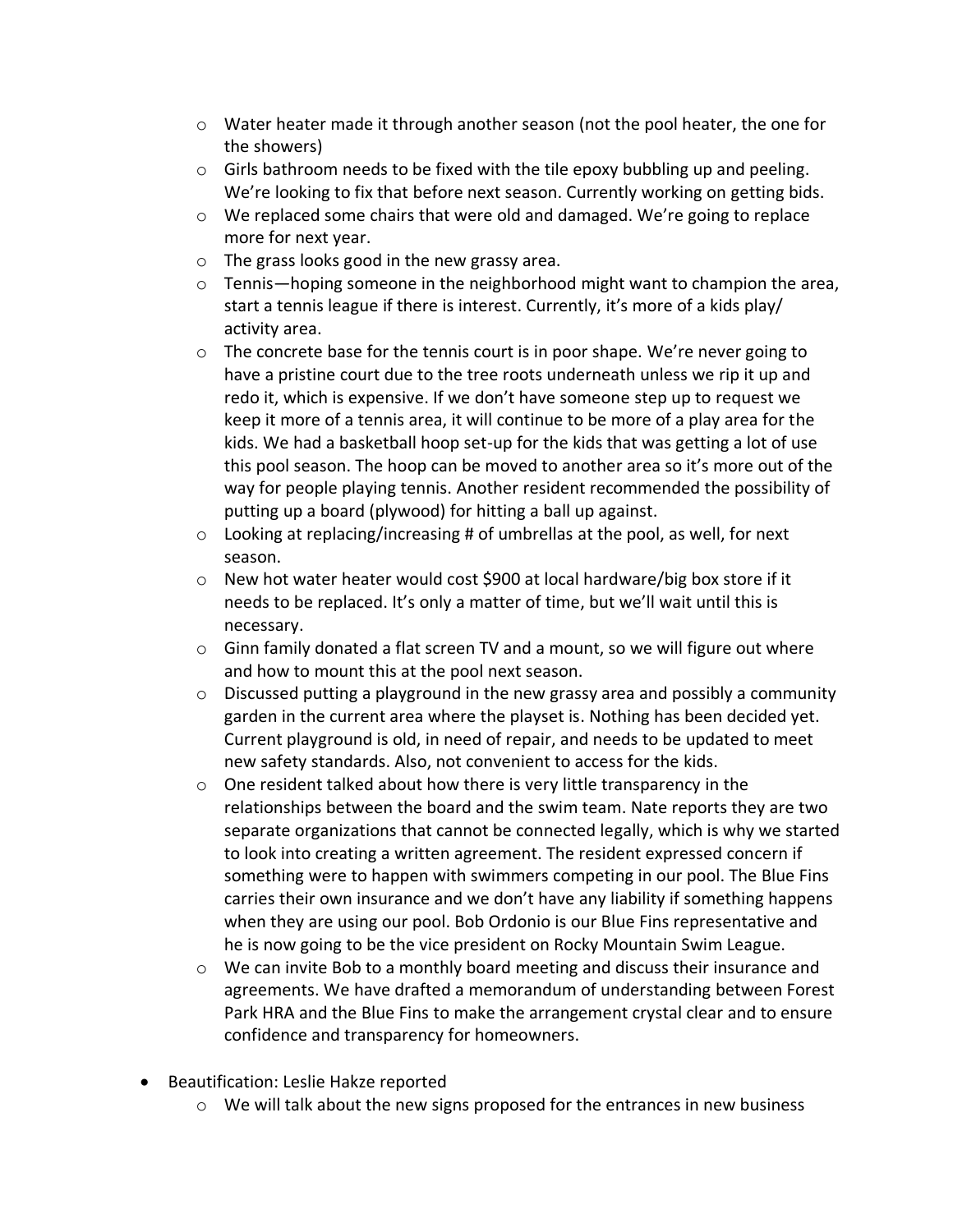- Social Events: Sherry Serna reported
	- o Clean-up day
	- o Ice cream social
	- o 4<sup>th</sup> of July
	- o Oktoberfest
	- o Fall clean-up day
	- $\circ$  Events in place to get homeowners to meet each other and celebrate Forest Park
	- o Non-sanctioned HRA events like the Turkey Trot, Parade of Lights. We've talked about doing wine/cheese socials, sneak-a-peek of back yards
	- o Trouble to get more events because we don't have people volunteering
	- o Please try to attend the events and volunteer if you are able
	- $\circ$  Let us know if you have any other event ideas. The website will hopefully help with communication.
	- $\circ$  Resident asked about the community garage sale to see if that can also continue as an unofficial event, or if the board would consider sponsoring it.
	- $\circ$  Had the dumpster for the fall clean-up which we normally don't do. It was filled so residents too advantage of that.
- Financial: Nate Christensen reported
	- $\circ$  Reviewed expenditures to-date. Overall we came in under for the estimated operating expenses for the year.
	- $\circ$  There is a bump in the budget proposed for 17-18 because of a new home we acquired dues payments from.
	- o Total income is significantly more than our budgeted expenditures
	- o Reserves were reviewed. We have over \$50,000 in reserves.
	- o Pool memberships was discussed. We get the first \$1,000 of the family memberships for families on the swim team that don't live in the neighborhood and choose to join our pool for season use. The swim team gets the rest of the money for memberships because it's used as a fundraiser for them, but the agreement is that they use the funds raised towards equipment for the pool.
	- $\circ$  A memorandum of understanding agreement between the Blue Fins swim team and Forest Park HRA was drafted to indicate the money acquired by pool memberships, how this is dispersed to Forest Park, and the limit to these memberships (i.e., allowed up to 10 only). This agreement will go out with the pool rules next year.

## Ratification of the Budget

• One motion and a second to that motion were made. All present voted to approve the 2018 budget.

#### Election of Board Members

• Neal Carter is interested in joining the board for next year as an at-large member. He will be invited to the first meeting held in 2018.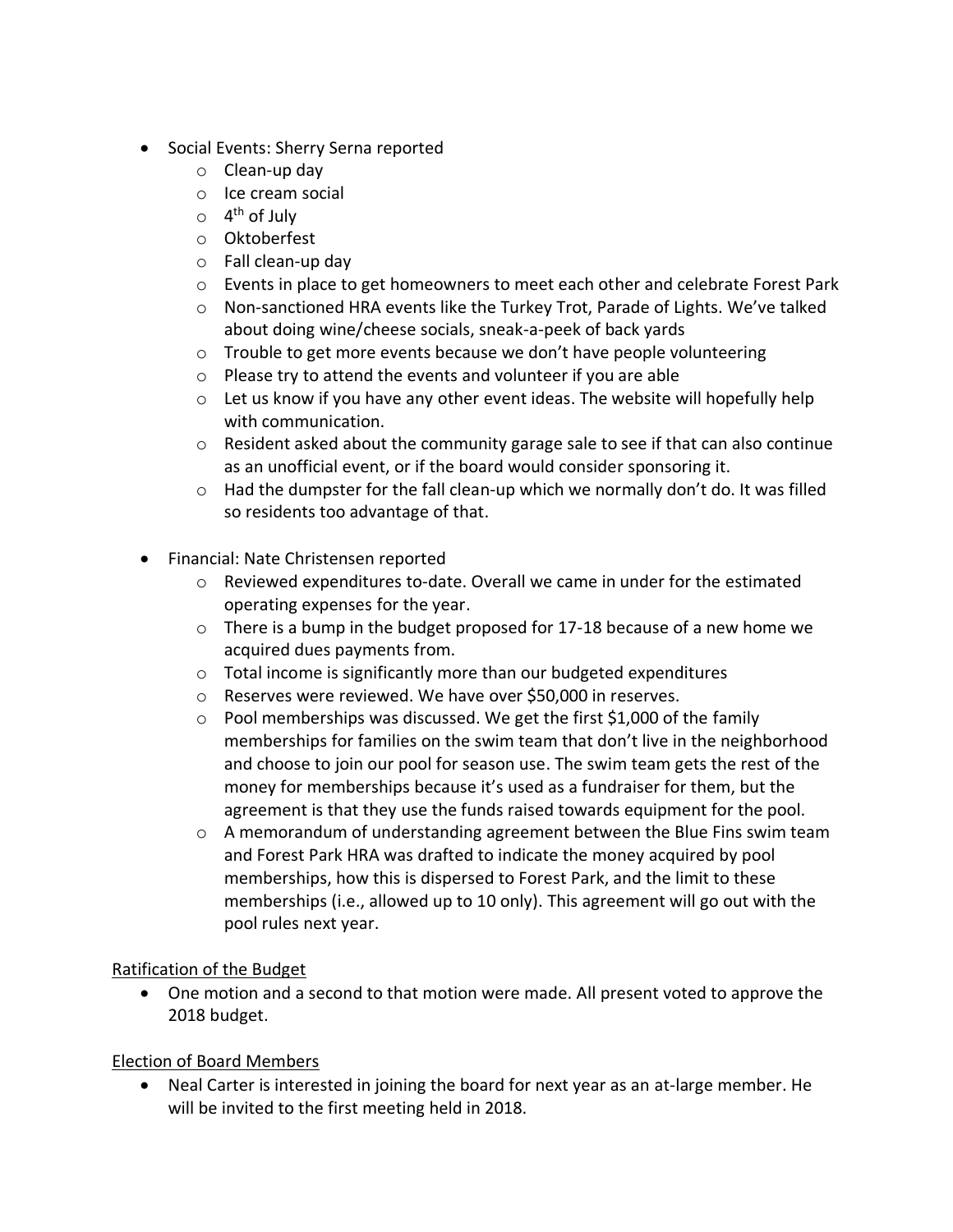#### Old Business

- Bill pay vs. paying online: Bill pay is a service through your own personal checking account. It means you are authorizing your bank to send a check to a person when you say so. You can set up your dues to be paid this way through your own bank. Online payments can be set up, but it costs the company money because of credit cards being used. So, if we were to do this, we would have to increase the dues amount in order to cover online payments. Not all residents would want to do this most likely. We could set it up for residents that want this service to pay through our website but they would have to pay a standard fee with each transaction. This would be where we would use the member login on the website.
- Crysti Copp has a resource for adding this service to our website. She can send this information to the board.
- We will be looking more into this to see what can be set up for future dues payments
- Area on Dry Creek from fence to street is the home-owners responsibility. If the HRA takes this on as a responsibility, we are responsible for it evermore.
- Resident brought up the option of making us the special taxing district where the city would take control of that and maintain, but this could mean we'd lose control of our pool—pool would be open to public use.
- We don't have any way to require these homeowners to clean up their area because we are not an HOA. Technically the homeowner doesn't own that part of the property either.
- Continue to wait to see if city of Centennial might take control of this in the future when they vote on in new year (Kathy Turley has said this may occur—she is our city council representative). Would not take effect until 2019 if that occurs.

#### New Business

- We have a significant amount of money in reserves for capital expenditures
- Proposal to replace the old green metal signs at Dry Creek/Detroit, Dry Creek/Fillmore entrances to the neighborhood for more pronounced signs. The current signs are worn, hidden, and in bad shape.
- Board has looked at two designs so far. Bylaws state we must review three bids before making a decision.
- A resident reports that sign vandalism has occurred in other neighborhoods and we will need to make sure whatever design we select is repairable if vandalized. Some materials make it easier to repair than others.
- We'll also need to look at where the signs will be placed—visibility, discussion with homeowners at these locations.
- Resident commented that getting a design for bids can cost \$3-5,000 just for the design. Tonight we're not voting on a type of sign design, we're looking to see if we can use the reserves to research signs for the future.